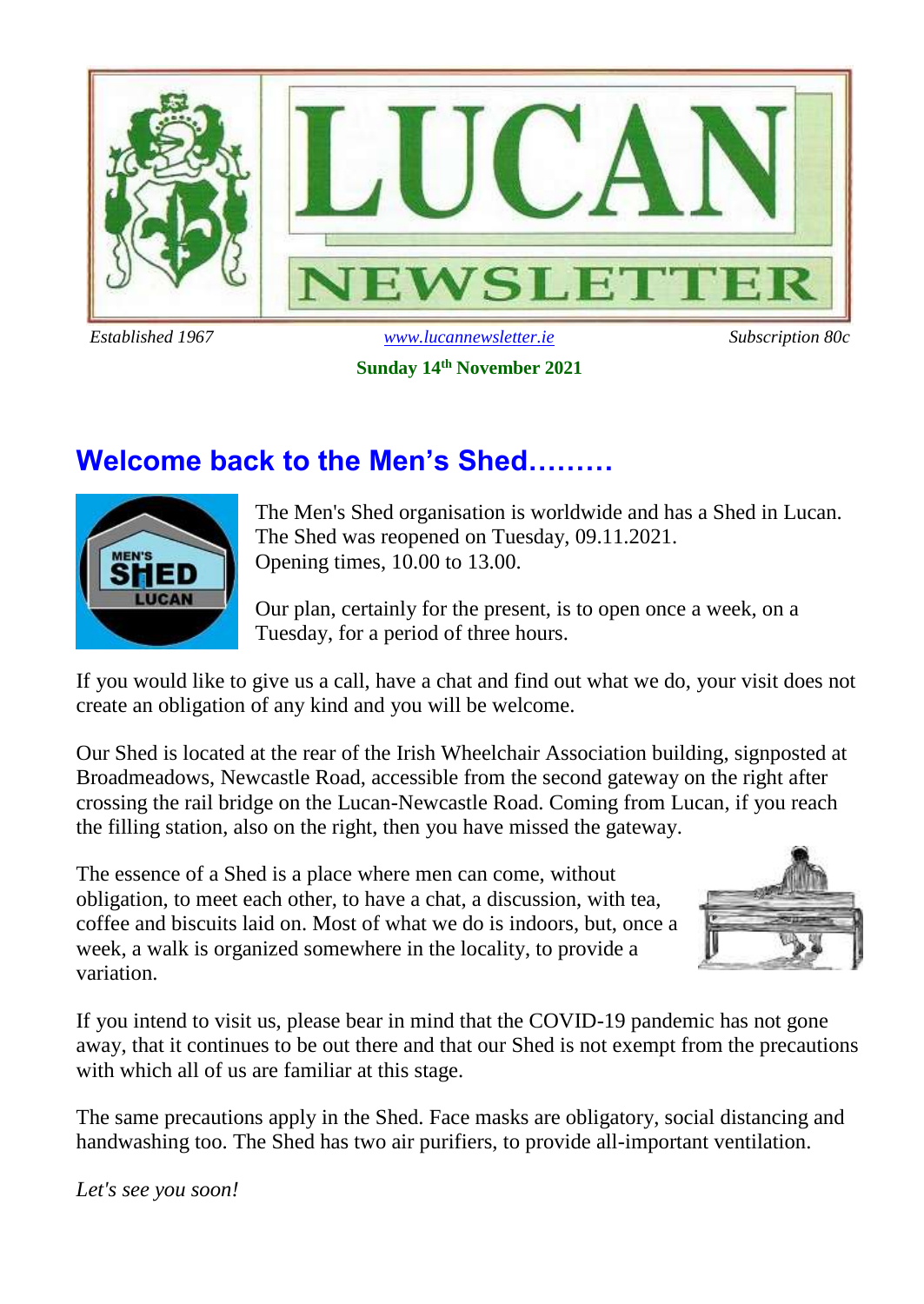# **Lucan Citizens Information Centre**

[www.citizensinformation.ie](http://www.citizensinformation.ie/)

The old 0761 numbers will remain operational in tandem with 0818 until **31 December 2021**. However, from 1 January 2022, **only the 0818 numbers will connect you to the relevant service**.



**COVID-19** has changed the service we offer to the public. Our drop-in service is not currently available, but we are taking phone calls, answering emails, and providing a call back service. Call us on **0818 07 5090**, leave a message with your name and number and an Information Officer will return your call within 2 working days. Or you can email your query to us at dscis@citinfo.ie and someone will reply.

**Citizens Information Phone Service** (CIPS) 0818 07 4000 operates on Monday to Friday 9 am to 8 pm.

**MABS:** The Money Advice and Budgeting Service is the State's money advice service, guiding people through dealing with problem debt for over twenty years. MABS Clondalkin phone 0818 07 2270 or email [clondalkin@mabs.ie](mailto:clondalkin@mabs.ie)

## **Registering to vote**

If you want to vote in an election or referendum in Ireland you must be: Eligible to vote and Registered to vote To be eligible to vote, you must be resident in Ireland. Also, your eligibility to vote in different types of elections depends on your citizenship.

Irish citizens can vote in every election and referendum

British citizens can vote in Dáil and local elections EU citizens can vote in European and local elections Non-EU citizens can vote in local elections This document explains how to register to vote, and what to do if your situation has changed since the last election or referendum took place. Being registered to vote means that your name has been entered on one of the following lists:

The main Register of Electors The Postal Voters List

The Special Voters List

Or a supplement to one of these 3 lists Each local authority must put together and publish a list of voters in its area. This is called the Register of Electors.

To be eligible for inclusion in the Register of Electors, you must:

Be at least 18 years old on the day the Register comes into force (15 February). You can add your name to the draft Register before you turn 18.

Have been ordinarily resident in the State on 1 September in the year before the Register comes into force.

You can check the Register at local authority offices, Garda stations and public libraries, or online at checktheregister.ie.

To add your details to the Register of Electors, you complete form RFA and return it to your local authority. You do not need to pay for postage. If you live in Dublin, you can register online at voter.ie if you have a verified MyGov account.

The Register of Electors is published on 1 February each year and comes into force on 15 February. To be entered on the published Register for 2021, you must have registered before 25 November 2020.

If the information in the Register is incorrect, or your situation has changed, you can complete form RFA1 and send it to your local authority by 25 November 2021 (to be included in the Register that comes into force on 15 February 2022).

If you have not registered on the draft register by 25 November, or your situation changes after this date, you can still register to vote by applying to the Supplement to the Register of Electors.

More information is available on Registering to vote (citizensinformation.ie) and on www.sdcc.ie

## **Third level education - CAO - Central Applications Office**

You apply for almost all full-time undergraduate courses through the Central Applications Office (CAO). The undergraduate courses in the universities and institutes of technology include Higher Certificates - Level 6, Ordinary Bachelor degrees - Level 7 and Honours Bachelor degrees - Level 8. You can find more information about these qualifications in our document on third-level education in Ireland.

The CAO provides a handbook that lists all the courses on offer and gives information on how to apply.

There is no central applications body for Post-Leaving Certificate (PLC) courses. Students must apply directly to the individual colleges.

CAO applications for 2022-2023 CAO applications for the academic year 2022-2023 opened at 12 noon on 5 November 2021.

You can apply to participating higher education institutions though the CAO portal. You can also find information on options for further education and apprenticeships.

gov.ie - Central Applications Office (CAO) (www.gov.ie)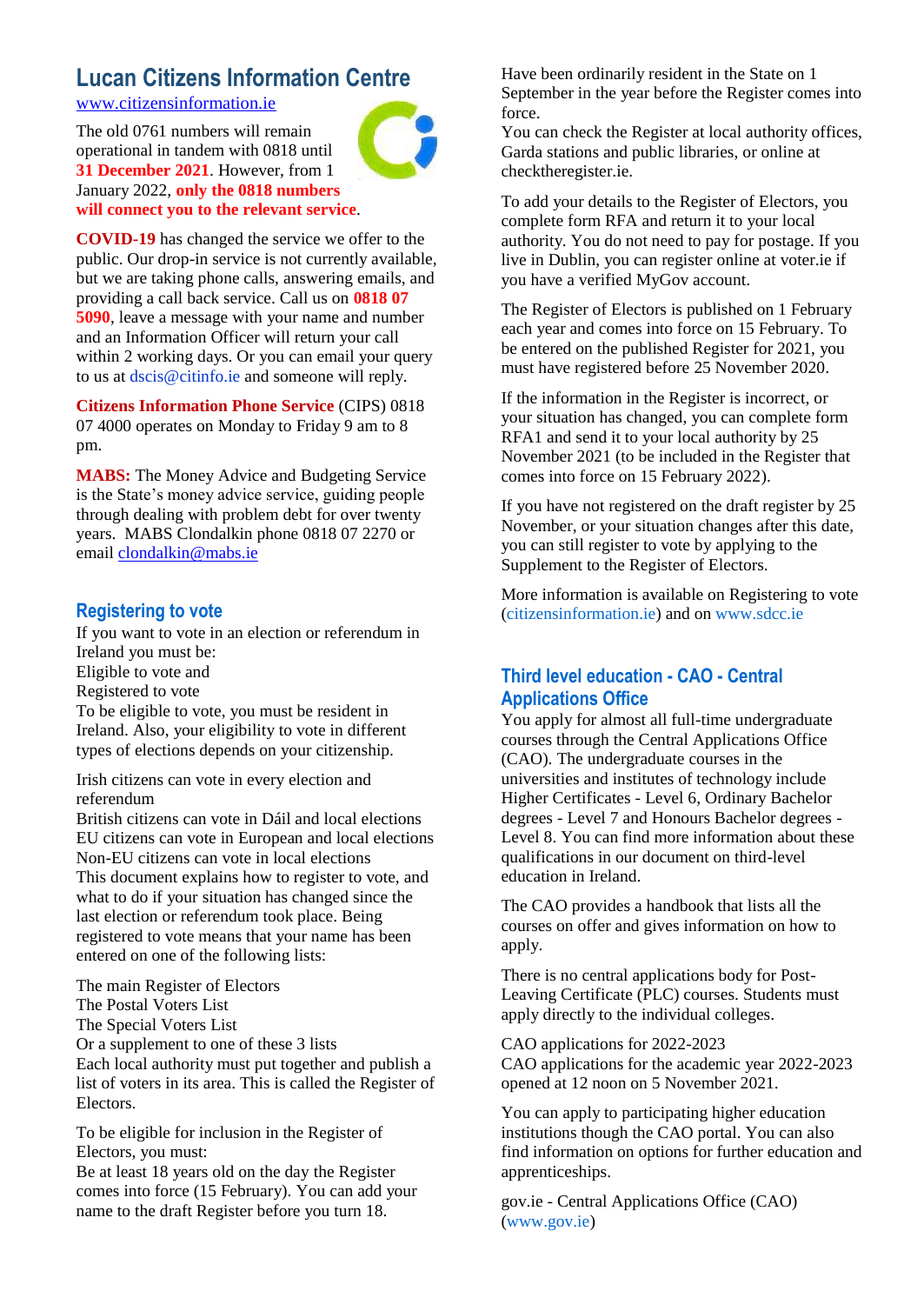# **Esker Active Retirement Association**

### *Hi everyone*

Today again we had a very full hall of members. Everyone was in top form and enjoyed the usual card games and scrabble. We all had great craic at the same time; we had some new members again plus a few more members who have ventured back for the first time. We have more men joining our club which is good to see; it's good to mix things up a bit and see things from all perspectives.

We are still cleaning chairs and tables before and after we use them, masks are worn except when taking refreshments and hands are well sanitized to keep us all safe.

Again, for next Wednesday could we ask some more members to come down early, around 1.10pm to help set up the tables and chairs and sanitize them all and thank you to all our members who did come early today to help out. Helen's list of members for our Christmas night out in the Castleknock Golf Club on Friday 10<sup>th</sup> December is now full so she has started a waiting list of those who still want to come but may have to wait and see if someone drops out unfortunately to get a place.

## **Upcoming Events**

Next Wednesday 17<sup>th</sup> November Deputy Emer Higgins TD is coming along to give us some information on Budget 2022 so have your queries ready for Emer.

Our Christmas Hall Party will take place for members only on Wednesday 15<sup>th</sup> December at 1.30pm. Forty people have confirmed they are coming along; if you wish to be added to our list, please WhatsApp or text me your name asap. You will need to have proof of double vaccination to attend. Those of you who have already shown your certs when already attending, do not need to bring your certificates to the party. We have it recorded.

If anyone wants to join a fun, lively and friendly club, you can join us, once you're fully vaccinated and have a vaccination certificate with photographic ID. We meet every Wednesday afternoon at 1.30pm in St Andrew's Church Hall in Lucan (close to Stagg Cycle shop which is blue and yellow); there is parking inside the Church gates plus a bus stop just outside the Church gates. Don't be afraid to come in, you're very welcome. The long dark days are upon us now so come and join us for the craic so you'll have people to talk to for a few hours each week.

*Till next time, Marian Egan (Club Secretary) 086 1269 043* 

## **Lucan Drama**

Lucan Drama performed '**Contractions**' by Mike Bartlett last weekend in The Mill Theatre



Dundrum and the Arts Centre in Ballina. Both performances were highly commended by the adjudicators. So congratulations to Vini Casey, the Director, B. Guy Kelly and Katie Noone, the actors, and Mary Guy on lights and sound.

Next stop is Kiltimagh on Sat. November 13th. Best of luck to cast and crew, safe driving and stay safe, and thank you for representing Lucan in the One Act Drama Festival in 2021.

**If further information** is required please contact: Bernie on 0864015794 and Jack on 0860666626

## **Woodview Residents Mass of Remembrance**

Deceased residents of Woodview will be remembered at the **7pm Mass in St Patrick's Church Saturday 13th November 2021**

# **12 Daily Reminders**

The past cannot be changed Opinions don't define your reality Everyone's journey is different Things always get better with time Judgements are a confession of character Overthinking will lead to sadness Happiness is found within Positive thoughts create positive things Smiles are contagious Kindness is free You only fail if you quit What goes around, comes around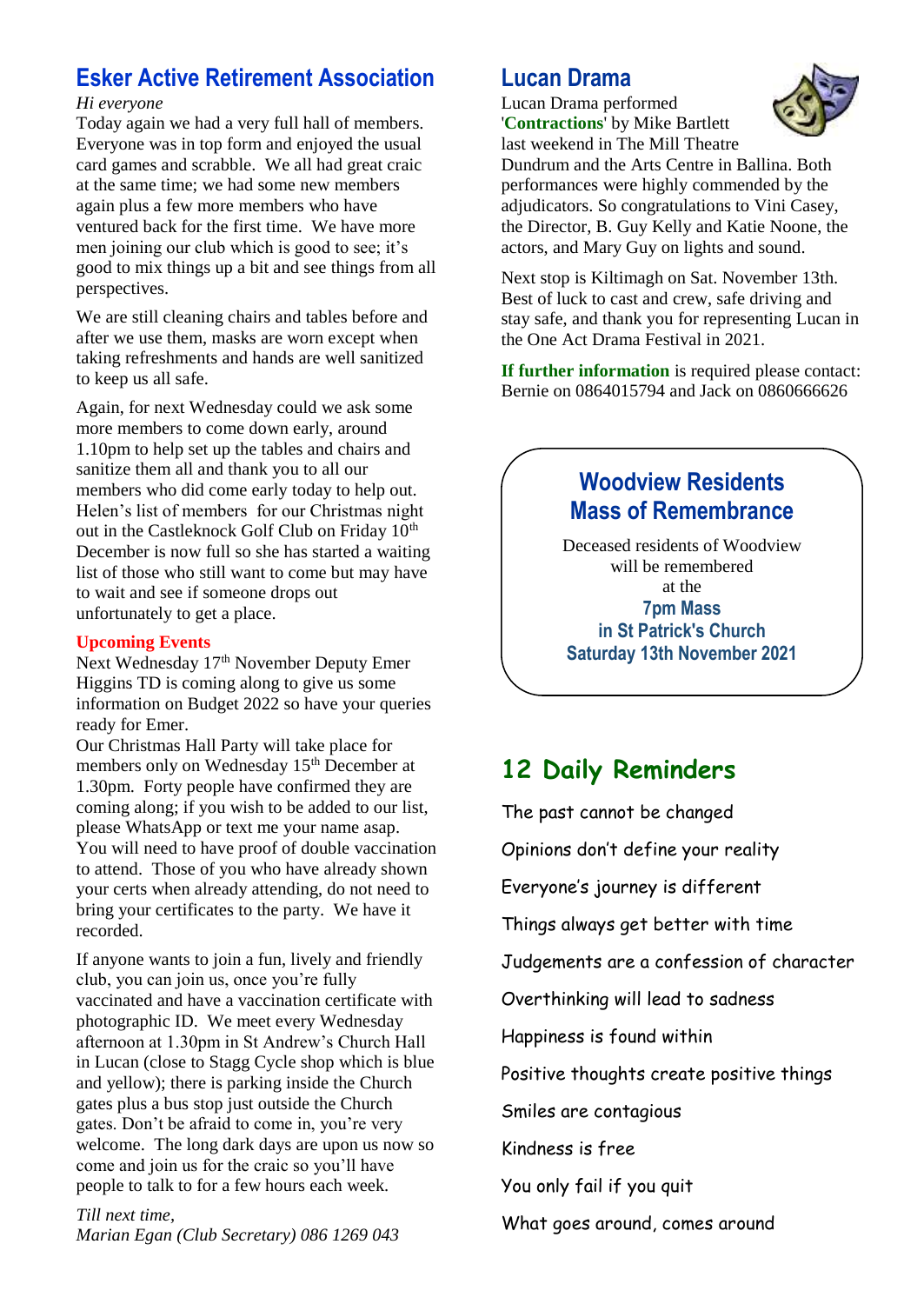# **Parish Notes**



**St Mary's, Lucan**  [www.lucanparish.com](http://www.lucanparish.com/)



Congratulations to the pupils of *St Mary's Boys N.S.* and *Lucan Educate Together N.S.* who will receive

their First Holy Communion this Saturday 13<sup>th</sup> November. Hope you all have a lovely day. *Please remember them in your prayers.* 

## **Sunday Mass Times**

Saturday Vigil: 6.30pm Sunday: 9am, 10.30am, 12 noon and 7pm.

**Notice:** If you have a Sunday Mass booked please ring Sacristy to confirm time. Ph. 01 6281487.

**Weekday Masses:** Monday to Saturday 10am

**Important:** Our Church can be at full capacity. However we need to remember that Covid is still very much with us. We must continue to **wear face coverings in the church and use the hand sanitizer on the way in.**

For all Masses, please **enter the Church via the Main Door** and **exit via the other 2 doors**. Those in the **benches** please go out through the **back porch door** and those in the **chairs** please exit via the **side door beside the nuns' chapel. No** exit via Main Porch Door.

**Masses will continue to be live-streamed on [www.lucanparish.com](http://www.lucanparish.com/)**

## **Annual Mass of Remembrance**

Our Annual Mass for all our departed relatives and friends will take place on

**Wednesday 17th November at 8pm**

At this Mass the names of those from our parish community who died in the past 12 months will be especially remembered.

The names of all those on the November list of the dead will automatically be included.

**Private Prayer:** The Church is open daily for private prayer on weekdays from 10.30am to 6pm (funerals permitting) and on Sundays after the 12pm Mass to 6pm.

#### **St. Mary's Readers' Roster November 2021:**

The roster for readers at the Saturday vigil and Sunday masses for the month of November 2021 was sent to all readers by email on 24<sup>th</sup> October. If any reader has not received it a copy is available for inspection in the sacristy.

**Praying with Scripture:** Praying with scripture has recommenced via zoom. If interested please contact Cheryl Murphy at 086 8343754 to register.

**Baptisms:** Dates are bookable online to the end of January 2022. Dates will be added as the need arises. If you need to cancel a booking contact: [secretary@lucanparish.com](mailto:secretary@lucanparish.com?subject=Cancellation%20of%20Baptism%20Booking&body=Dear%20Secretary%2C%0AI%20wish%20to%20cancel%20the%20booking%20made%20for%20baby%3A%0Aon%20date%3A%0AThank%20You)

**Visits to the housebound:** If the housebound person has been fully vaccinated and at least two weeks have elapsed since the second dose, either Fr. Tom or Fr Philip and/or any ministers of the Eucharist who are also fully vaccinated can call once again. As a precaution we will wear face coverings and ask those to whom we are calling to do the same.

If you are housebound and are not already on the list you can call Deirdre at the parish office (01 621 7041) we will be happy to call on a monthly basis.

**Confessions – Nuns' Chapel:** After Saturday Morning 10am Mass and Saturday Evening 6.30pm Mass.

**Deepest Sympathy** to the family and friends of *Margaret (Madge) Farmer,* Sarsfield Park. *May she rest in peace.*





## **Medjugorje Mass**

St Mary's Church, Lucan

**Rosary: 5.45pm, Holy Mass: 6.15pm**

**15th November** 13th December

Mass also live at lucanparish.com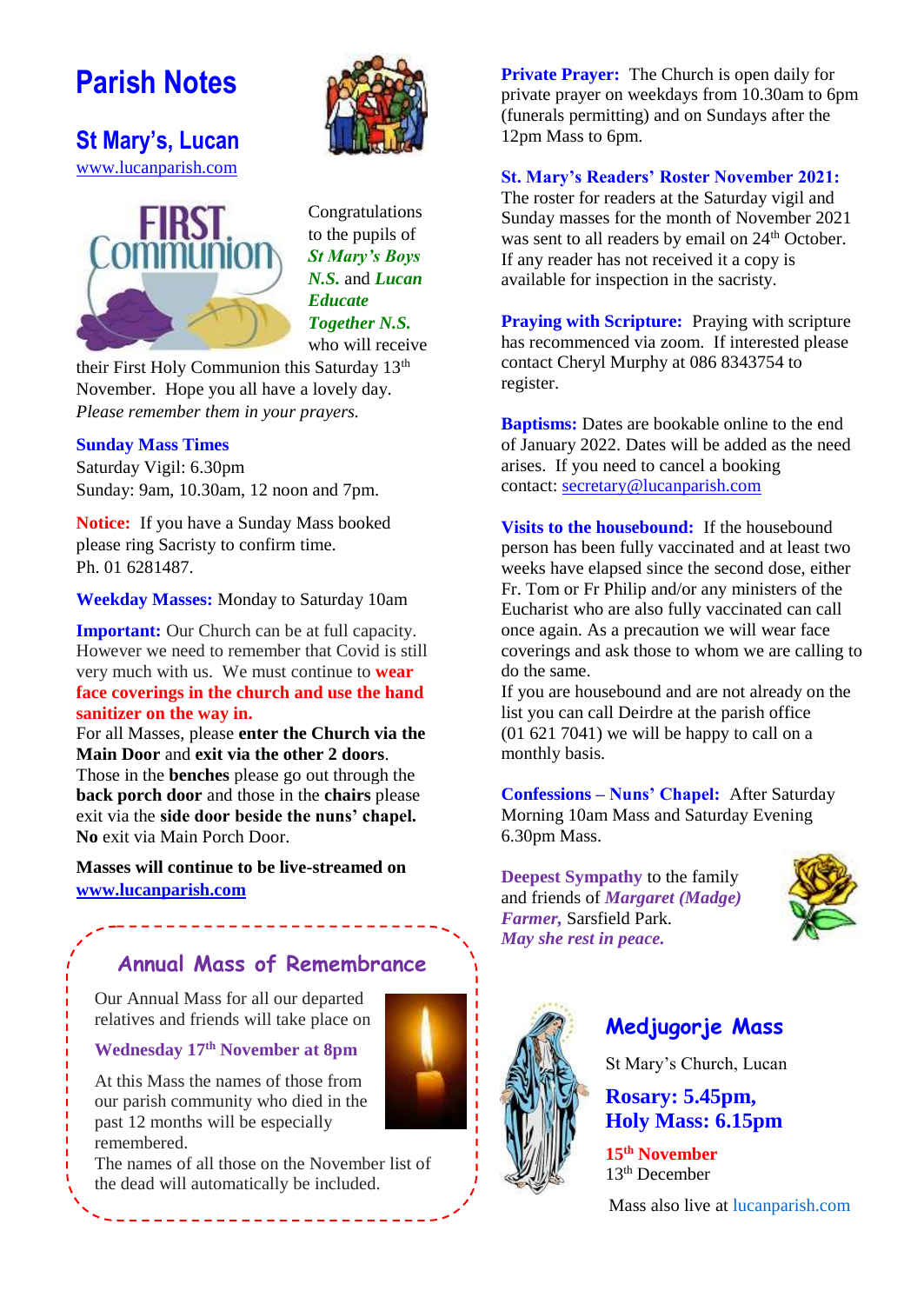# **St. Patrick's Esker/ Dodsboro/Adamstown**



[www.stpatrickslucan.ie](http://www.stpatrickslucan.ie/)

## **St. Patrick's Parish Annual Mass of Remembrance**

Our Annual Mass for all our departed will take place

**THIS Friday 12th. November** at **7pm.** All those in our parish who passed away within the past twelve months will be especially remembered. November list of the dead will automatically be included. This can also be viewed online at **stpatrickslucan.ie**

**Masses:** Vigil Saturday 7pm, Sunday: 9am, **10.30am** and 12 noon. **The 10.30am Family Mass is now open to the public. –**This Mass is aimed at younger parishioners and their families; it is an accessible liturgy for children and enables them to participate more fully in the Sunday Mass.

**Weekday Masses:** Monday to Friday at 10am.

**All Masses continue to be livestreamed at stpatrickslucan.ie**

We must continue to **wear face coverings in the church and use the hand sanitizer on the way in.**

#### **View the following on www.stpatrickslucan.ie**

Mass Readings for the week Morning Prayer – Lauds Evening Prayer – Vespers Take five at 10 - Reflections–Weekdays: 10am Taizé – Watch and Pray

# **St. Andrew's Church of Ireland**

**St Andrew's, Lucan: Sunday** 10am. **Wednesday:** 10am **St Mary's, Leixlip: Sunday:** 11.30am. **Tuesday:** 10am

**Services** are available on our parish Facebook pages: [St. Andrew's Church, Lucan](https://www.facebook.com/standrewslucan/) or [St Mary's](https://www.facebook.com/stmarysleixlip/)  [Church, Leixlip](https://www.facebook.com/stmarysleixlip/)

## **Divine Mercy, Lucan South**

[www.lucansouthparish.net](http://www.lucansouthparish.net/)

### **Sunday Mass Times:**

Saturday Vigil 6:30pm, Sunday 10:15am and 12:15pm

**Weekday Masses:** Monday to Friday 9:15am. Saturday 10am

#### **Important:**

We need to be diligent in continuing with the **wearing of face coverings and hand sanitising upon entering the church. All Masses will be livestreamed on [www.lucansouthparish.net](http://www.lucansouthparish.net/)**

#### **Daily Readings on website:**

Under our Welcome menu you will find links for the Daily Mass Reading which updates every day as well as Sunday Mass Reading for the following Sunday's Mass. It is a great way to be able to read along during Mass if you so wish or take time to reflect on the passages during the week and see what message they have for you. One quick note is that if it is a Sunday and you want to see the Gospel for today then click on the Daily Mass Reading link as the Sunday listing will be for the following week.

# **Lucan Presbyterian Church**

## **Morning Worship:** 11am.

You will need a face covering (unless exempt) and your own Bible.

**Services will be streamed online and available on Youtube?**

# *Christmas Cards for Sale*  **In St Mary's Parish Centre**

Christmas cards (assorted designs) in aid of **The Peter McVerry Trust** 

Pack of 12 -  $\epsilon$ 5

## **Christmas Novena**

**Masses** available Proceeds go to the Student Priests. €6

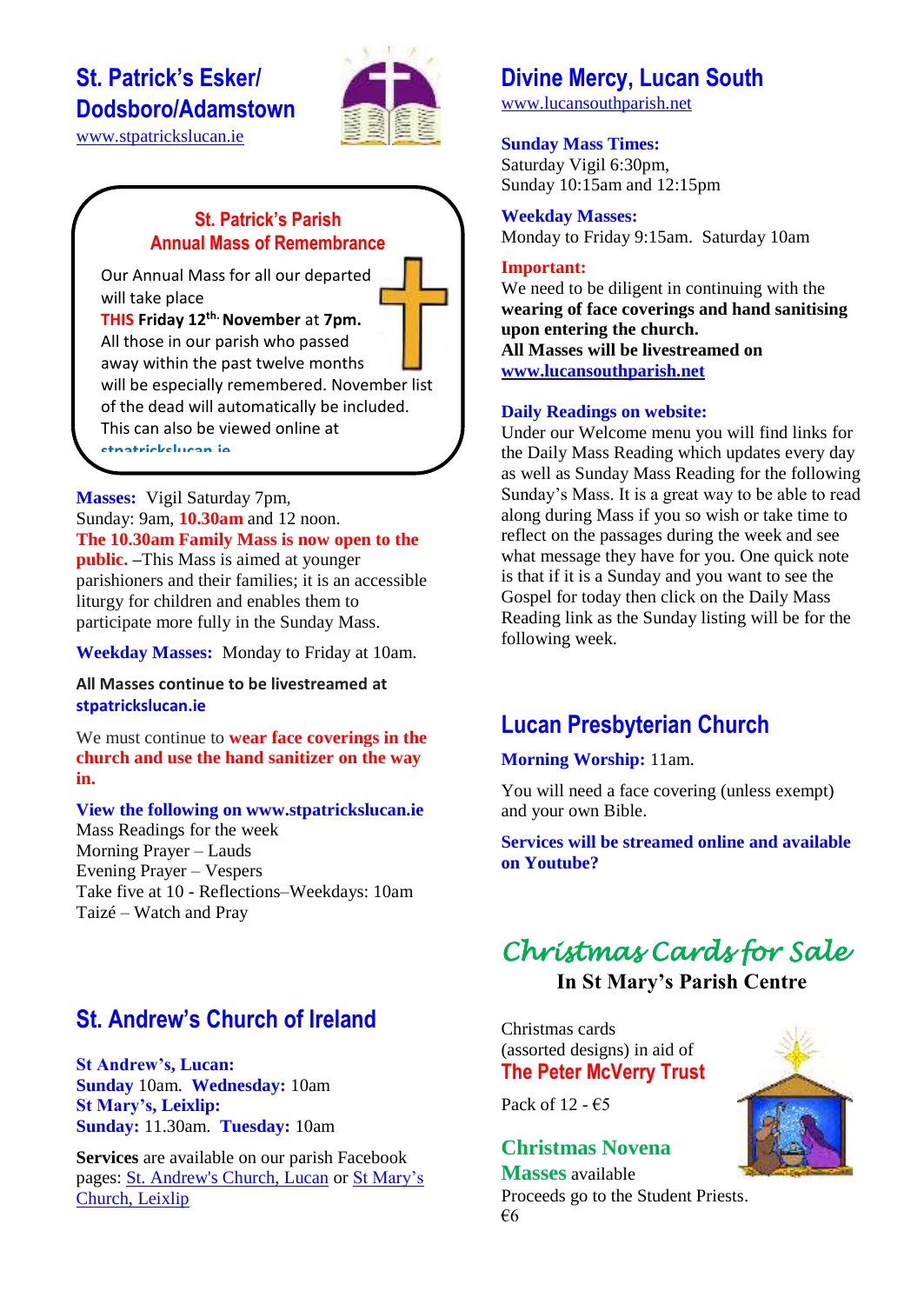# *Acknowledgement*

### **BUTLER (JACK)**

Jack's family in Lucan and Clonmore would like to thank most sincerely all those who sympathised with them on their great loss. We offer heartfelt thanks to our many wonderful relatives, friends and neighbours who visited our homes, provided emotional and practical support for us at this difficult time, attended the Funeral Mass, Burial and Memorial Mass. For those who telephoned, travelled long distances, sent floral tributes, cards, messages of condolences, as well as those who made charitable donations, we are truly grateful.

A special word of thanks to; Philip, Paul and Catriona and all Jack's friends and colleagues in Automatic Fire & Integrated Solutions who provided a very personal touch and tribute to Jack's Funeral arrangements. We would also like to acknowledge Jack's friends and colleagues from the wider construction industry who attended Jack's Funeral and /or reached out to us with their condolences, reminisces, love and support. To Jack's friends and colleagues from his days in Michael McNamara & Co. we thank you for your love support, friendship and for sharing your individual stories and recollections about Jack.

To all who turned out and held a Guard of Honour f Lucan Sarsfields GAA and Golf Society, Principal, Teachers and pupils from Scoil Mhuire, Airlie Heights/ Woodview, Lucan, colleagues in Automatic, it was a lovely tribute to Jack and we thank you.

Our appreciation goes to Ian Brabazon, Laura Duff, Cor Naomh Padraig and Brendan O'Daly for the lovely music at both the funeral and month's mind Mass and Donal Bowe, Mary Joyce and Carol Noonan for the music at the Memorial Mass.

The Priests and Funeral Team of St. Patrick's Lucan and a special word of thanks to Fr. John, Fr. Pius and Fr. Ubaldo, Pat, May, Sr. Rosemarie, Sr. Mary and Mary Barr. Fr. Conor Hayes and Fr. Meehan and all in St. Anne's Church, Clonmore.

A special word of thanks to Hugh Courtney, the Courtney family and all the Staff in Courtney's/Reeds on the River, Lucan, Ger Hannigan and all the staff in Springfield Hotel, Leixlip, The staff in Finnstown House, Darren & his staff in Fitzpatrick's Country Club, Clonmore, the staff of Cunningham's who were so helpful, sensitive and professional handling the arrangements.

To all who took the time to write on RIP.ie from all over the world, your messages have all been read and your memories will be treasured.

To those who helped in any way, your contribution made our loss more bearable.

As it would be impossible to thank everyone individually, please accept this Acknowledgement as an expression of our deepest gratitude. The Holy Sacrifice of the Mass will be offered in loving memory of Jack and for your intentions on Sunday 28<sup>th</sup> November at 10.30am. [\(www.stpatrickslucan.ie\)](http://www.stpatrickslucan.ie/)

*Anniversaries* 

## **ANDERSON (MICHAEL)**

**10th Anniversary – 16th November**

In loving memory of my brother. Thinking of you Michael On this day and always. *Sadly missed, Frank and Ann xxx*

### **FORAN (JIM)**

**11thAnniversary – 12th November**

Late of Cherbury Park Ave. A shadow walks beside me Forever by my side Always there to guide me Ever since you died So always stay beside me It's so nice to know you're there Thank you for the memories And the times we loved and shared. *So sadly missed by your wife Nodlaig and our 13 children*

#### **For Grandad Foran**

Of all the gifts in life However big or small To have you as our grandad Was the greatest gift of all. *Loved so much and remembered by your many grandchildren and great grandchildren*

# **GALLIGAN (PHILIP)**

#### **7 th Anniversary – 14th November**

Late of Woodview Estate, Lucan. God called your name so gently That only you could hear No one heard the footsteps Of the angel drawing near Softly from the shadows There came a gentle call You closed your eyes and went to sleep You quietly left us all. Missing you every day. *Love always, Dolores, Karen, Vanessa, Natasha, Amanda, Lynn, grandchildren and sons-in-law* **Philips 7th Anniversary Mass will take place on Saturday 13th November in St. Patrick's Church Esker at 7pm.**

## **McCABE (MICHAEL – WHEELY)**

**27th Anniversary – 12th November** *Sadly missed and loved always by Catherine, Robert, Anne, Eileen and their families*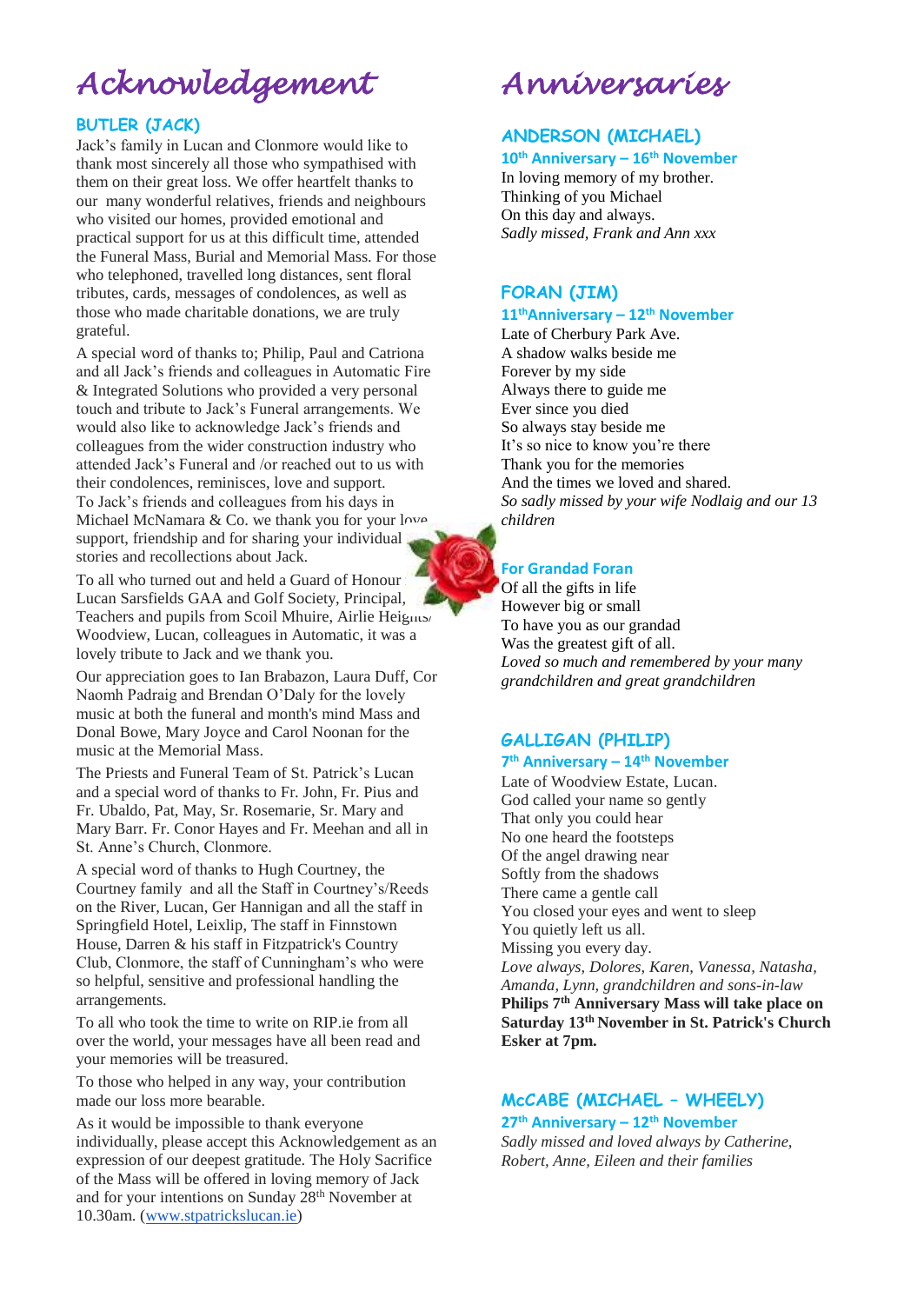# *Anniversaries*

## **McCABE (BABY CONCHÚR) 10thAnniversary**

This message is for our baby boy Just to send you all 'Our Love' Sadly no longer hear on earth You're an 'Angel' up above We never will forget you You are thought of every day The love we hold within our hearts Never fades away Your little sister Réaltín Will always know your name Going on without you Life's just not the same Rest peacefully with your family Who have also gone before Watch over us always Until we meet again once more To our most beautiful baby boy Conchúr "We close our eyes to see you here with us, We fall asleep and you are the star of our dreams." *Mammy, Daddy and little sister Réaltín xxx*

## **McCABE (BABY CONCHÚR)**

Conchúr you passed away so innocent and true So brief was your time, we hardly knew A baby boy so sweet and loved The time we had with you, we will treasure forever An early arrival in Heaven that day Met by angels in all their array A comforting thought as they welcomed you there So much to see and so much to share *Inar gcroithe go deo* – *From Nana Magsie, Grandad Mattie, Auntie Helen (and Ciaran) and Uncle Alan (and Cammy)*

## **POOLE (MARY)**

#### **3 rd Anniversary away from home 16th November**

Goodbyes are not forever Goodbyes are not the end They simply mean we miss you Until we meet again... Thinking of you today Mam as we always do. Love and miss you every day. *Liam, Jenny and Stephen*

# *Recent Death*

#### **CLARKE (SEAN)**

It was with great sadness that we learned of the death of former Lucan Newsletter team member, **Sean Clarke**, from Lucan Heights. Sean helped out on the printing for many years, and treated us to much fun and laughter in his time with us.

We offer our deepest sympathy to his family and friends. May he rest in peace.

## **KENNEDY (MARGARET nee Kelly)**

Margaret spent her happy childhood days in Sarsfield Park with some of the dearest friends you could ever wish for . . . and when tragedy came knocking they rallied round and organised a celebration of her life . . . our beautiful red-headed sister was terminally ill and was being honoured with a 'going away party' . . . and inevitably, such was the esteem in which Mag was held, Kenny's was packed to the doors . . . it was not long after that Mag passed away on November 13th, 2004; eight years after her mammy Joanie . . . we like to think that the party continued up above . . . here is a small tribute to Mag and those special friends.

## **Rolling Back the Years**

*By John Kelly*

And when tragedy came calling, We marvelled at your dignity and bravery; Family and friends had gathered in Kenny's, To honour a special redhead; And something magical happened that night; For a few hours we let our hair down, Reliving some of the happiest moments of our lives; Not many get the chance to do that, And it was a privilege to be there; But there was also apprehension; Should we be laughing heartily, As our dear sister faced her darkest hour? But you were quick to set the tone; 'Well I don't know about you lot, But I'm going to have the craic tonight'; And the atmosphere lifted instantly; All lingering gloom evaporated, And everyone bought in to your inspirational lead; Collectively we parked the sadness, And what followed was a fusion of music, Dance, fun, nostalgia, laughter, tears and tall tales; And, yes, celebrations; Inhibitions fell away and a terrific vibrancy prevailed; And your glorious smile shone over all of us; Disco lights and sounds beckoned, And yes sir we boogied; From Baccara to the Bee Gees, To the Rolling Stones and Roxy Music; We were transported back to our youth; Back to the dance floors of the Hollow, The Spa Hotel and O'Neill's lounge; We lurched to slow sets with old flames, And watched enviously as Gerry moved like Jagger; We were all giddy teenagers again; And amid the reminiscing and banter, An unforgiving and rapacious illness, Was banished for one unforgettable night; Thanks Mag for making it so special.



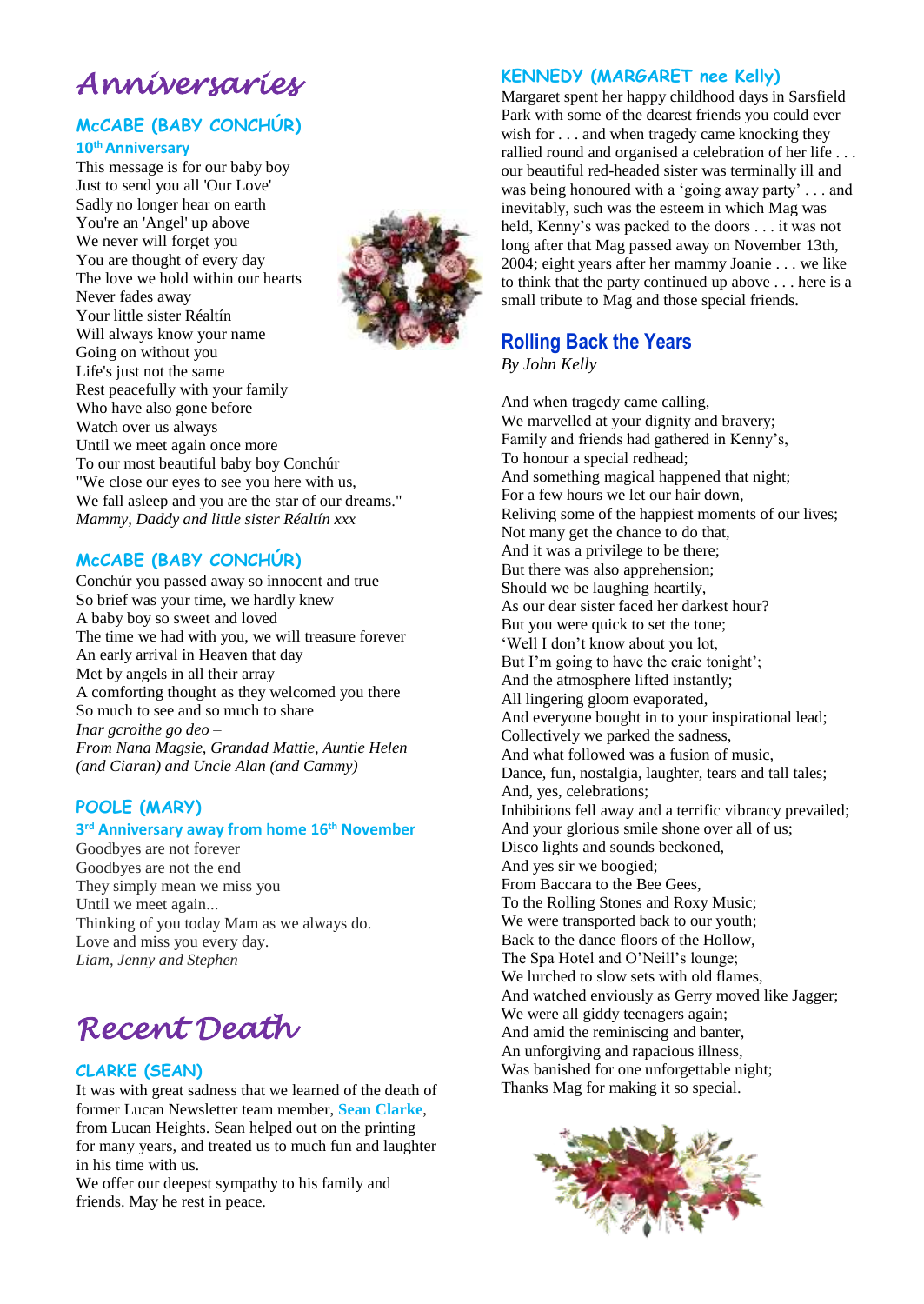

**Our fingers are crossed for** 

**Lucan Tidy Towns**, as we await the results due to be announced from the RDS this Friday 12<sup>th</sup> November. The event is being livestreamed. We should have the full report

for Lucan for next week's issue.

### **Saw a headline in the papers: "Warning for Dublin churchgoers ahead of winter cold**

**snap".** It referred to the cost of heating some of the larger churches with all the latest energy price hikes.

If memory serves me right, there was no heating at all in St. Mary's until near the end of the 1960s, when some kind benefactor had radiators installed. I don't remember feeling particularly cold, but then I was all wrapped up in



what my mother called 'my teddybear coat', and woolly hat!

Might be a market for that class of attire again!



**What's going on here?** Is it a Bus Stop, or a Bus Lane? It's approaching the narrowest stretch of road just outside AIB, leaving very little room for cars heading up the Main Road, or through the village. Perhaps it's part of this new village plan!

**Christmas is coming hard and fast**, from ads on the telly to the festive goods coming to meet you at the door of the supermarket!

We can hardly believe that we only have 5 more Newsletters after this issue, before Christmas!

## **LOST**

**Glasses** lost between Beech Park and Griffeen Park. If found, please ring 01-6280794.



## **FOUND**

**Gents Tweed Cap. 8th Nov.** afternoon, in Esker Lawns. Ph: 087-9347397



# **Scoil Mhuire**

Woodview Hts / Airlie Hts

## **Junior Infants Enrolment for Sept 2022**



**Opens from Nov 15 until Dec 3rd, 2021**

See [www.scoilmhuire.ie](http://www.scoilmhuire.ie/) for application form

## **Enrolment 2022**

**St. Thomas' J.N.S.** Esker, Lucan, Co. Dublin



We will commence registration for incoming

## **Junior Infants (2022)** on **Monday Nov. 1st 2021**.

*Closing date for applications is January 28th 2022.*

**Please see our website [www.stthomasjns.com](http://www.stthomasjns.com/)** for further information regarding the registration process.

## **St. Mary's Boys' National School**

are now enrolling **Junior Infants for September 2022**

## **The closing date for enrolment is Friday 19th November 2021**

The application forms can be downloaded from the home page of our school website which is [www.stmarysbnslucan.com](http://www.stmarysbnslucan.com/)

**For more information**  please contact 01-6281857 or email [info@stmarysbnslucan.com](mailto:info@stmarysbnslucan.com)

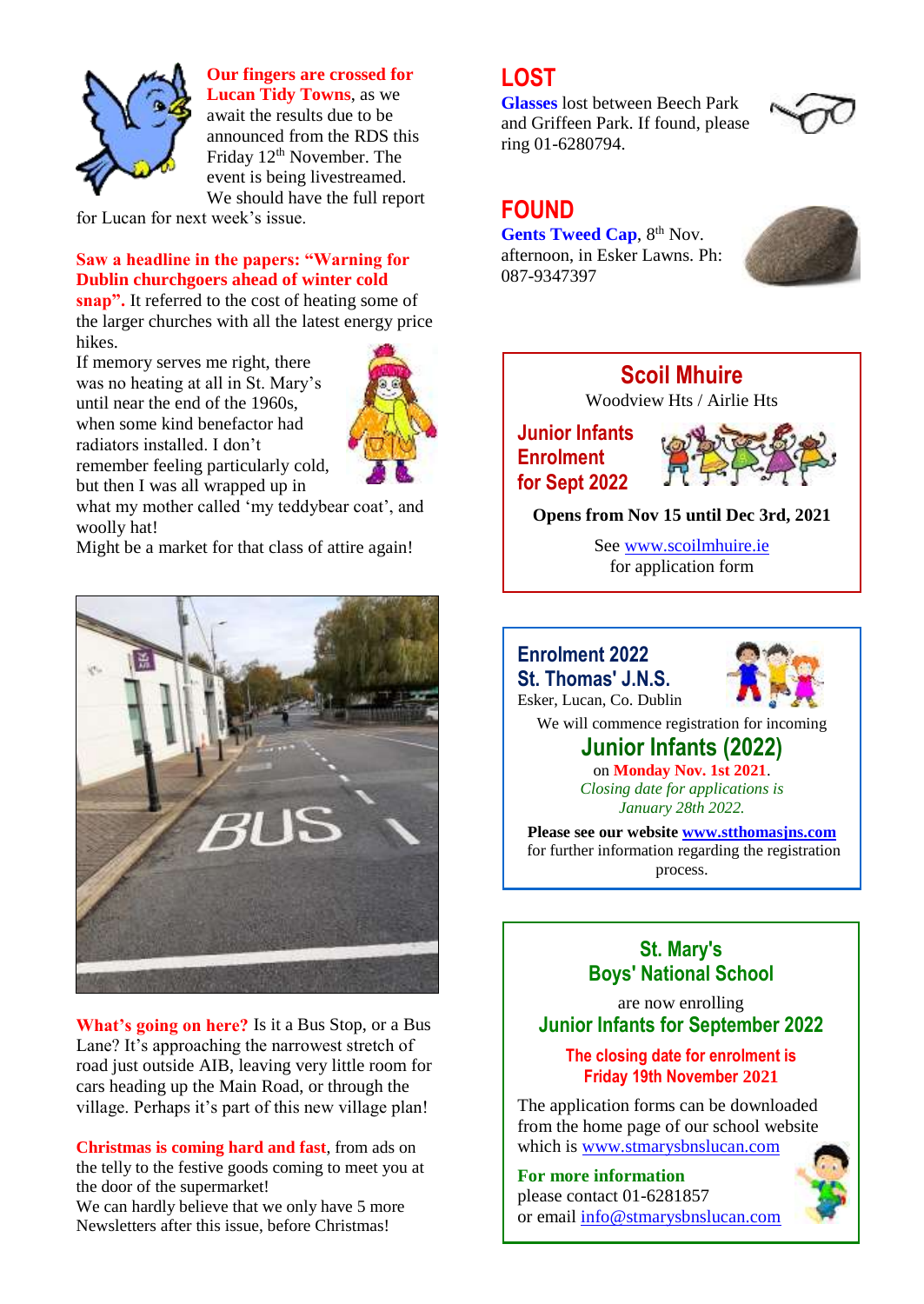

## **St. Joseph's College**

**Dublin Zoo:** Our second year students started Science Week with a visit to Dublin Zoo on Monday. They were accompanied by their year head and tutors. The rain held off for most of the visit and Dublin Zoo looked fabulous!

## **Special Assemblies November 2021**

We introduced a new **Wellbeing Initiative** to our school this year. Rewarding positive behaviour through positive credits. Teachers awarded credits for positive behaviour and actions. Students were rewarded for – kind acts, good manners, student's helping a teacher, students helping each other, contribution to school spirit/ ethos, positive behaviour/attitude.

7000 credits were awarded in eight weeks since the initiative began - no mean feat!

The **Special Assembly** was held on Friday by Zoom.

The student in each tutor group with the most credits received a Certificate.

The overall winner in each Year Group received a Liffey Valley Voucher and Certificate. Well done to **Sandra Shibu** 1 st year, **Agnes Martin** 2 nd year, **Radina Hristova** 3 rd year, **Oluchukwu-Jay Uwechue** 5<sup>th</sup> year and **Mehjabin Kamal** 6<sup>th</sup> year.

The winner of the tutor group that received the most credits in both the Junior and Senior yeargroups won a Day Trip!

Well done to 2A4 and 5A5 who won the day trips!

#### **The next Special Assembly will be in**

**February.** So the counting has begun for that one already.



*6 th year students receiving their certificates with year head Ms Forde.*

## **Team Hope Christmas Shoe Box Appeal:** As

this newsletter goes to print we have had an amazing 170 shoe boxes donated by students, parents, teachers and community. We are very grateful for all of the support for this very worthy charity. Our target was 200 boxes, so fingers crossed!

## **Austin Currie**

We have fond memories of Austin Currie's visit to our school on Wednesday, 20<sup>th</sup> March, 2019. He spoke to the senior History students from St. Joseph's College, Coláiste Phádraig and Lucan Community College. Mr. Currie spoke in depth about his life growing up in Northern Ireland and of his role in the Civil Rights Movement over 50 years ago. All present listened intently to the challenges that existed for many living in the North in the 1960s, how the efforts for change were received and how important the issue of reconciliation is as relevant to society today as it was then. Rest in Peace.



**Parents' Association:** A huge thank you to Merissa, Sheena, Peter & Rachel for helping out in Rosie's Garden on Saturday. They were preparing the ground for the climbers which will be sown. It was great to make that progress and get our hands stuck in - the wind and rain did make for challenging conditions but we kept at it. We have another four areas to prepare if anyone is

free to help out on the next day that suits. Rain gear, garden boots and being handy with a shovel is recommended! Email: [stjoeyspa@gmail.com](mailto:stjoeyspa@gmail.com)

**School website** [https://stjosephslucan.com](https://stjosephslucan.com/)

**Follow us on Twitter:** @STJosephs3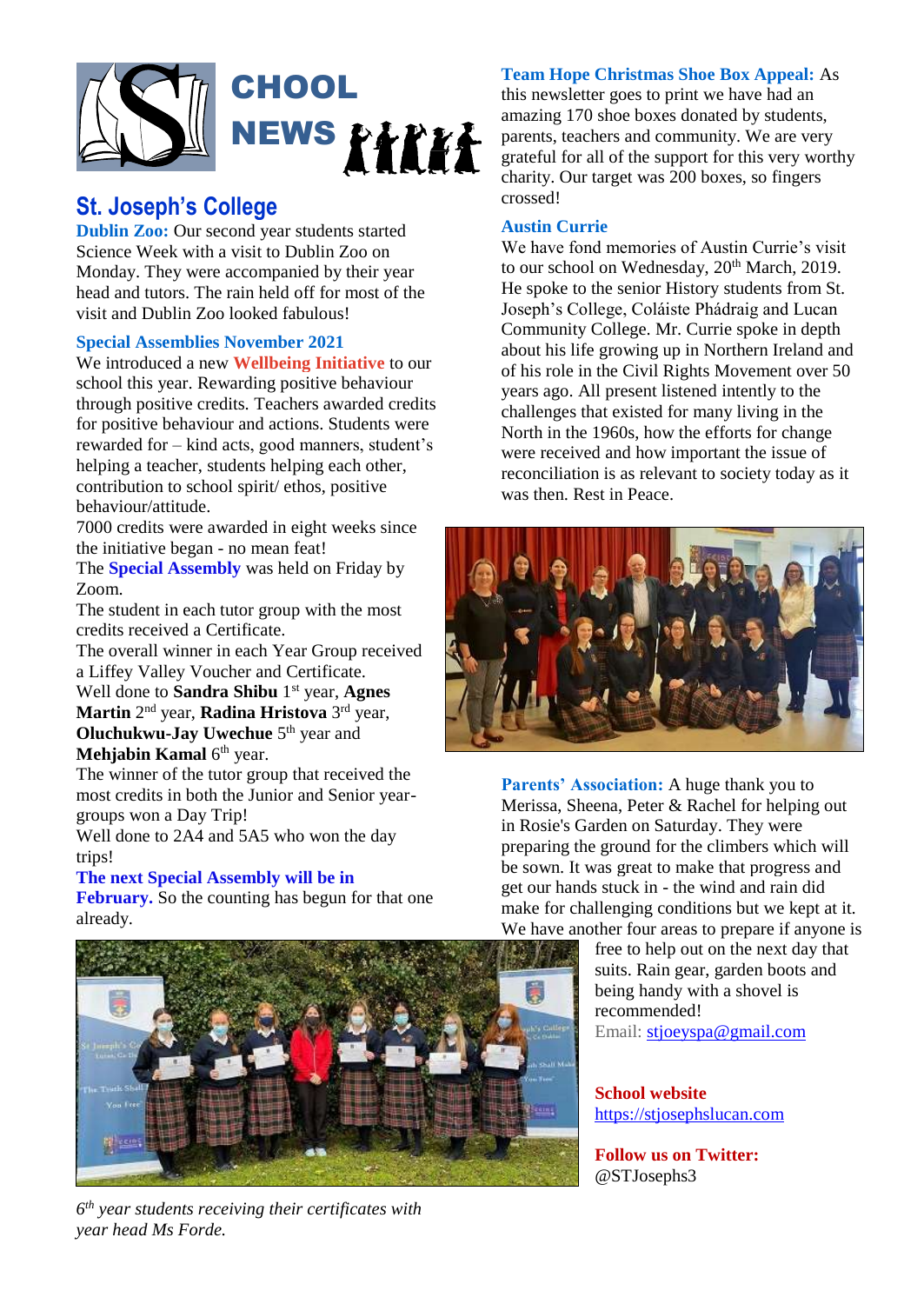## **Coláiste Phádraig CBS**

**Young Scientists:** Congratulations to 2nd yrs Joel Emmanuel and Rohit Tummala, as well as 3rd yrs Taha Farooqi and Jevin Joy, Abhinay Sriram, Aniruddh Sriram and Elvin Garcia who have had their group projects accepted into the Virtual BT Young Scientist Exhibition which will take place from  $12<sup>th</sup>$  to  $14<sup>th</sup>$  January 2022. Coláiste Phádraig have a strong tradition of participants at this prestigious annual competition and we wish this year's cohort the best of luck and hopefully they will impress the judges enough to win a prize. The 3<sup>rd</sup> yr students will be committing a lot of time and effort into their projects once they complete their Christmas exams this month so hopefully all will go to plan!

**Careers:** A new CAO website was launched last week and for the  $1<sup>st</sup>$  time, the website will act as a gateway to non-CAO options such as post-Leaving Training Boards (ETBs) as well as a link to information about the expanding number of apprenticeship opportunities available for students.  $6<sup>th</sup>$  yr students will now be able to apply for PLCs via the portal, and the relevant ETB will follow up with them about various requirements and make an offer to suitable candidates. All further education and training timelines will from now on be linked to CAO timelines with the offers being issued at the same time.



**Woodwork:** Mr. Flynn's 2nd yr woodwork students were tasked with designing clocks with positive quotes on them as part of the well-being aspect of the new subject specification. The students set about their projects with zeal and enthusiasm, producing a wonderful collection of high standard clocks with uplifting and inspiring messages such as "You'll Never Walk Alone" "Be yourself" "Be the hero of your story" and "Believe in yourself". These clocks will no doubt be now hanging proudly in the students' sitting rooms and bedrooms, boosting the mood of anyone who reads the messages. Well done to the students on their creativity and skill.

**Transition Year:** Our TY classes were taken separately into Dublin City over the past two weeks for the historic 1916 Guided Walking Tour. The students thoroughly enjoyed an interesting and informative afternoon where they gained new insights into the events of the 1916 Easter Rising, right where this historic event took place. Young people especially can so often be unaware in today's fast paced modern society on the many stories behind the famous landmarks of our capital that they pass by regularly without truly appreciating their historic significance. The students had two very experienced and knowledgeable tour guides who led them on a rewarding journey throughout some of the key areas of the 1916 rising. Both guides were gifted and funny story tellers and they managed to sustain the students' interest throughout with humorous and surprising anecdotes. The groups began in Trinity College before finishing in Dublin Castle while taking in O'Connell Street, Rosie Hackett Bridge and the 4 Courts in the process. The tour was extremely interactive and the students were actively encouraged to ask as many questions as possible. The guides were extremely patient and accommodating throughout and provided the students with many local secrets to the landmarks and historic places that they have acquired over the years guiding tourists. The students gained a different and fresh perspective on the material they have learned in History class and they learned a lot from the tour and they are to be commended on their enthusiasm, co-operation and good manners throughout.

**Soccer:** Well done to 5<sup>th</sup> yr Luke O' Brien who helped the Republic of Ireland secure progression to the UEFA u17 European Championship Elite Round of qualification to be held in Spring. The team topped their group after three matches in October, defeating Malta and Macedonia before drawing with Poland, with Luke playing every minute at left back. Luke currently plays with St. Patrick's Athletic u17s and he is undoubtedly a player of immense talent and potential.

Table Tennis: Well done to 6<sup>th</sup> yr Navneet Sriram who was also away representing Ireland recently in the British Junior Table Tennis League, England's premier club competition. Navneet was one of five players to travel with his club Loop Table Tennis, Raheny to compete against clubs from England, Wales, Scotland, Guernsey, Jersey and the Isle of Man. Ireland won the competition outright with Navneet winning 5 of his 6 individual matches. The team will be returning to Derby early in next year for the next instalment of the League.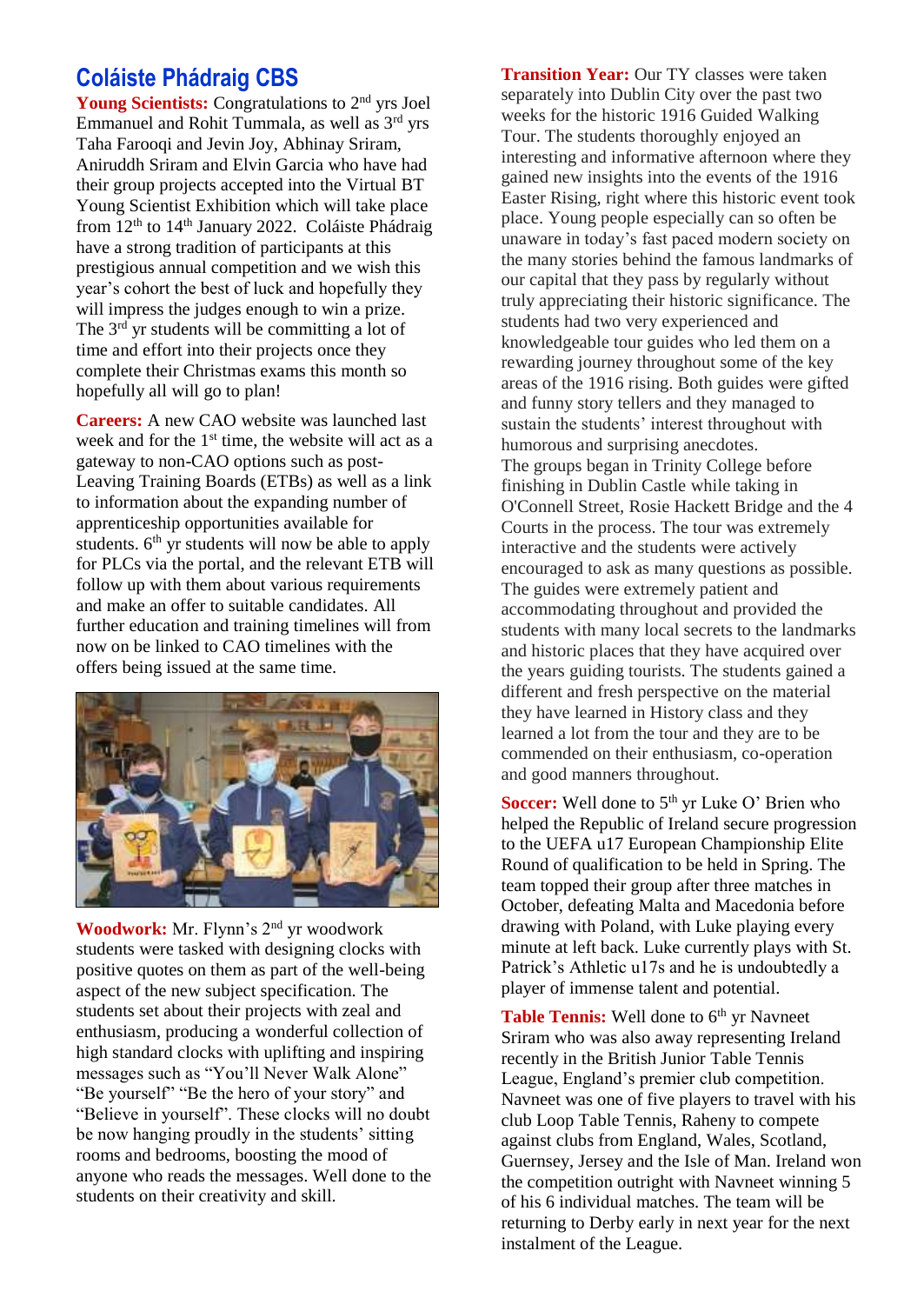## **Lucan Community College**

**Junior Girls Gaelic –** by Saoirse Balfe: Well done to the Junior Girls Gaelic team in their win against St. Louis High School. All the girls fought really hard for the entire match and it was a great way to kick off the new Gaelic season. It was the first school match for many of the side and they did a brilliant job! Thanks to teachers Ms McCormack and Ms Collins.

**Past Pupils Playing for Lucan Sarsfields:** There were many recognisable (if a little older!) faces on TV last Saturday as Lucan Sarsfields took on St Jude's in the Go-Ahead Dublin County Senior Club Football Championship semi-Final in Parnell Park. Great to seed our past pupils representing Lucan.

**Step Aerobics:** Fancy an early start to the weekend? Join teacher Ms Dowling as she leads the step aerobics class every Friday morning at

> 8:20 am in the PE Hall. Students from every year are very welcome and any staff member who comes along will be equally welcome!

> **Walking Debate:** Class O'Riordan took part in a walking debate. As they walked they debated on lowering the voting age in

Ireland to 16. Each side of the debate produced great arguments. Well done! Thanks to teacher Ms. Flanagan for encouraging these two great activities side by side!

**Senior Debating:** Congratulations to our senior debating team- Alex Dela Cruz, Joel Ogunkoyejo, Keisha Correos, Ana Gayubo Kinch, Jason Driscoll and Conor Keohane who performed wonderfully in their first Concern debate competition against Scoil Mhuire in Trim. The result should be finalised this week. Thanks to teachers Ms Gregory and Ms Shannon. Any senior students interested in joining the debating club should see either of these teachers for more information.

**Soroptimist International:** 5th Year students Jessica Power and Ana Gayubo Kinch are preparing for the first round of the Soroptimist Public Speaking Competition, which will take place this Saturday.

Soroptimist International is an organisation that seeks to further the status of women and girls. Soroptimists inspire action and create opportunities to transform the lives of women and girls through a global network of members and partnerships. It is a great honour for LCC to have our students represent us in this competition. Good luck! Thanks to teacher Ms Hickey.

#### **Bereavement**

All of us in Lucan CC were very saddened to hear of the passing of past pupil Samantha Cruise. Samantha attended our school from 2003-2008. *Rest in peace*.



Gaelic football game this week. It was fantastic to see all the players back on the pitch after 18 months. We played our game against St Michaels College in UCD. There was a great standard of football played by Lucan CC and we ran out winners in the end. Well done all. Final score: Lucan CC 5:15 St. Michael's College 4:6 Thanks to teachers Mr Callaghan and Mr Mc Gowan

**U17 Boys Soccer –** by Matthew Fitzgerald: Lucan CC met Kishoge last Tuesday in a very tight game. Lucan were winning 3-0 at half time with goals from Alex, Darren and Kevin. Unfortunately, Kishoge came back in the second half to bring the score level 3-3 at full time. As this game was a cup game it went on to extra time. There were no goals in Extra Time so the game had to be decided by penalties where Kishoge won 4-3. Thanks to teachers Mr MacGrianra and Mr McGrenra.

**Under 15 Boys Soccer –** by Bobby Laycock The under- 15 boys soccer team played a match against Maynooth Post Primary this week. At full time the match was scoreless and went to penalties. Unfortunately for Lucan, Maynooth won in a final score of 5 - 4. Thanks to teacher Mr Clancy.

**Ladies Soccer:** The Junior Ladies Soccer team won their first cup game against Palmerstown on Friday last and will advance into the next stage of the competition. Our Minor team also played in their first game for LCC on Thursday. Unfortunately they lost but played a great game. Thanks to teachers Ms Collins and Ms Dowling.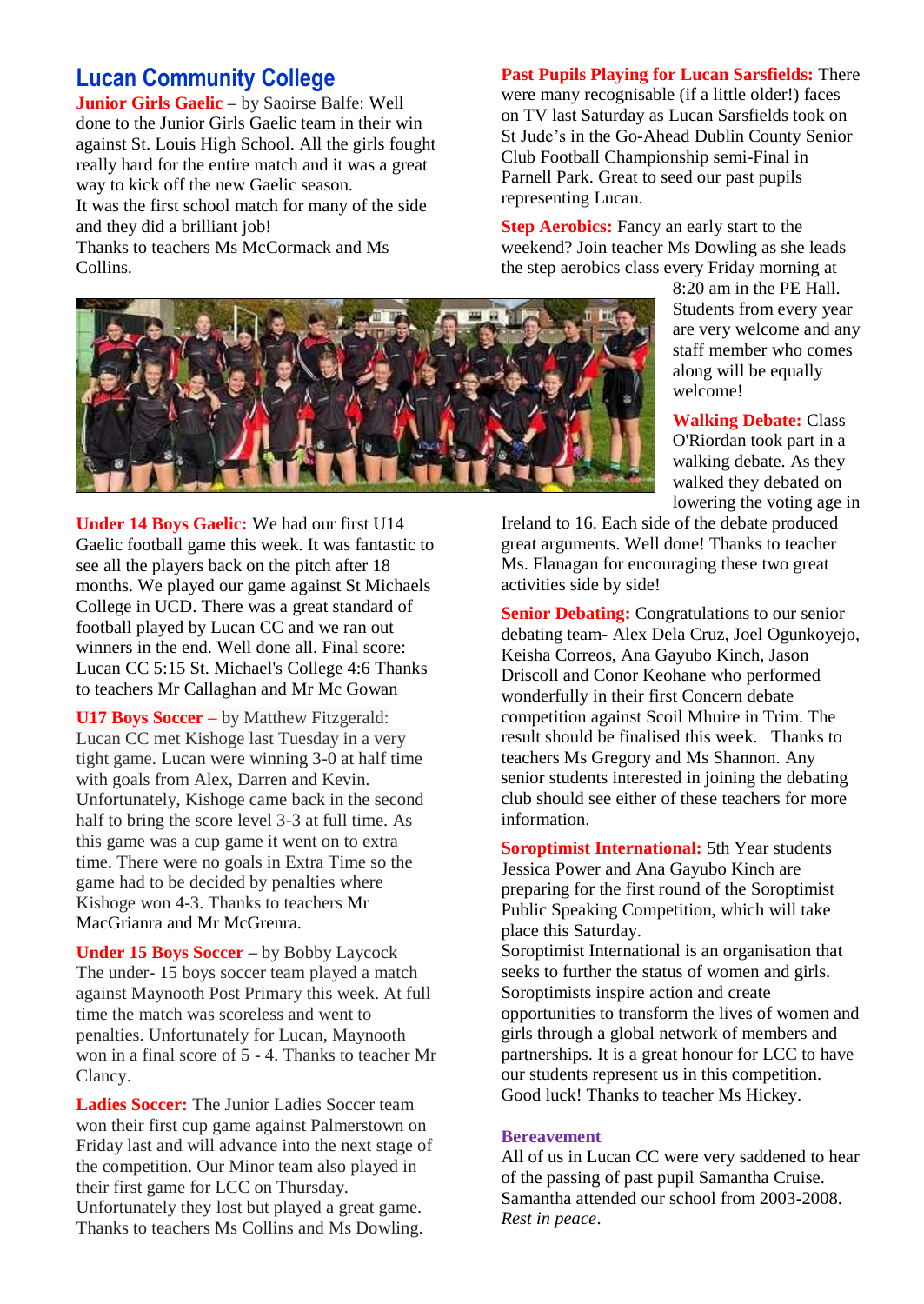# **Palmerstown Camera Club**

Palmerstown Camera Club was treated to some wonderful images from Brian Hopper a professional photographer based in Blackrock, Co Louth last week. He is a landscape photographer and has



been involved in photography for over forty years.

A few weeks back we had our Nature competition and some super shots from our photographers, below we have two of the winning images.



**Terry Healy** won the mono novice competition for his image titled "Ladies to the left".



And **Elaine Butler** won with this image titled "Bluetit removing chick's faecal sack from the nest" in the advanced colour competition.

People interested in joining the club or even attending one or two meetings free of charge to see how their photography could benefit from being a member can do so by contacting [secpcc@gmail.com](mailto:secpcc@gmail.com)





We had a great meitheal of workers on Saturday last. So many that some even had time to be leaning on their shovels!

In response to a request from some residents of Esker hill area, we cut back some dangerous overgrowth. Marian and Philomena continued planting biodiversity friendly bulbs which were kindly donated by South Dublin Co Co. Brid and Josephine cleared leaves from the steps down to Lucan road, busy while Maria and Hanneke replanted apple trees from Hanneke's garden. As we write this we are holding our breath, awaiting the big announcement on Friday - the results of the National Tidy Towns Competition. We are small but dedicated players in this field. We enjoy what we do, even more so in these restricted times. It would be nice to receive national recognition of our efforts but whatever the results we are glad to be in a position to make our contribution to the wellbeing of the people of Lucan.

So thank you to all our team of volunteers, including our outlying litter pickers who cover parks such as Demesne, Edmundsbury, Ballyowen, Willsbrook; also to Joey's Tidy Towns who are out litter-picking on Fridays; our Transition Year students past and present, and finally to all our local supporters.

*Kevin O'Loughlin Chair*

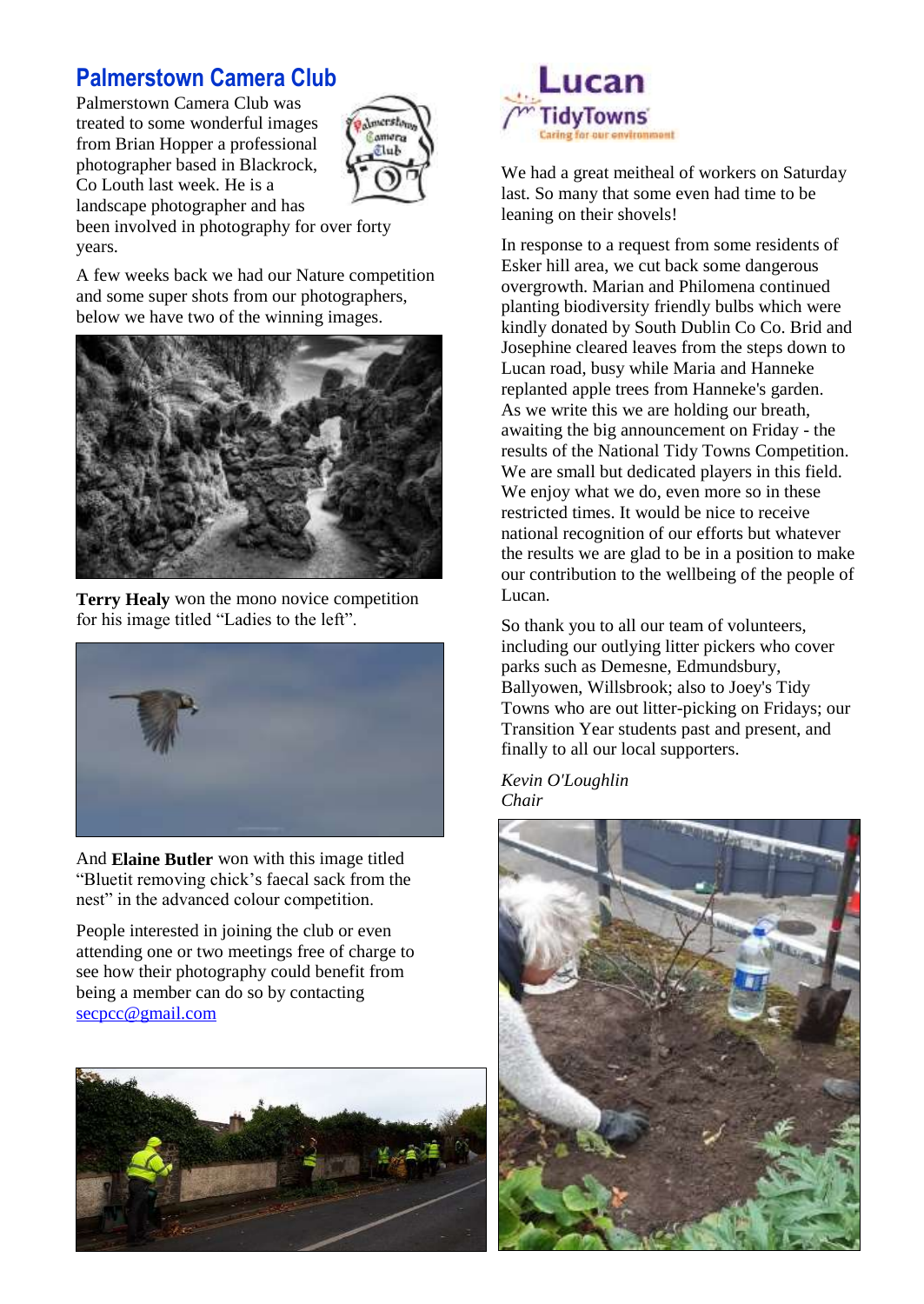# **Political Notes**

## **Paul Gogarty - Independent**

### Tel: 087-2752489. E-mail: [info@paulgogarty.com](mailto:info@paulgogarty.com) **Village green parking scheme:**

The finalised drawings for consultation aren't published yet, so it's not possible to outline accurate plans for the village area in the vicinity of the Green and retail outlets. I will update when this becomes available but have asked council management not to commence a public consultation over the Christmas period.

#### **GP services in Lucan:**

Over the last few months I have raised the need for additional GP services. With population increases and retirements, it has been proving difficult for newer residents to access a local doctor. SDCC confirms that it is possible for residential units in new developments such as Adamstown to seek planning permission for use as surgeries. However so far there has been little demand. On a positive note, the HSE confirms that a primary health care centre is earmarked for Adamstown around 2024.

## **Emer Higgins TD – Fine Gael**

78 The Orchard, Lucan [01 401 3416](tel:014013416) [Emer.higgins@oireachtas.ie](mailto:Emer.higgins@oireachtas.ie) **Italian Embassy in Lucan:**

The issue with repairs to the wall at the Italian Embassy in Lucan village has been ongoing for some time.

South Dublin Co Council confirmed that they have agreed to carry out Site Investigation work at the location (inside and outside the wall) to assist in design process. This work is ongoing. To date there has been no agreement on payment for the repairs.

## **Lucan Village:**

I'm currently conducting a survey of businesses and residents in and around Lucan Village on the initial proposals by the Council for new traffic management plans for the village. If you would like a copy of this please get in touch.

## **Gino Kenny TD - People Before Profit**

#### Phone: 085-7211574. Email: [ginokenny@oir.ie](mailto:ginokenny@oir.ie) **National Transport Authority Lucan Luas:** On Tuesday, the [National Transport](https://www.irishtimes.com/topics/topics-7.1213540?article=true&tag_organisation=National+Transport+Authority)

[Authority](https://www.irishtimes.com/topics/topics-7.1213540?article=true&tag_organisation=National+Transport+Authority) (NTA) published its draft transport plan for the Greater Dublin Area, under which no new train or tram lines will be built within the next decade.

According to the scheme, planned major rail projects including Luas lines to Lucan are not expected to be delivered until after 2031. This

will be a huge disappointment to those that have been advocating for a light rail way system in Lucan. Given the level of new houses in the greater Lucan area over the next decade public transport is key to address not only traffic congestion but carbon emissions.

## **Liona O'Toole – Independent**

087-2795274. [lotoole@cllrs.sdublincoco.ie](mailto:lotoole@cllrs.sdublincoco.ie) [www.lotoole.com](http://www.lotoole.com/)

## **Proposed Village Plans**:

A **final plan** is still being finalised which will go out to Public consultation end of month/early December. I have asked if management will consider my proposal to hold open evening/s as part of this public consultation, whereby the public can access the plans and speak directly with council officials, Covid restrictions will have to be considered, I hope to be able to confirm this at a later stage. Either way I will be available to assist all with the process.

## **Process for clearing of leaves:**

Many residents have contacted me on this issue, Oxigen carry out this service for SDCC. Use regular refuse sacks when bagging the leaves then call 014149000 or email

publicrealm@sdublincoco.ie with the location. Areas requesting a road sweep only can call/email advising the location so that a road sweep can be arranged. Or contact me directly.

## **Joanna Tuffy - Cllr. Labour Party Lucan Electoral Area**

Ph: 087 392 0931 Email [jtuffy@cllrs.sdublincoco.ie](mailto:jtuffy@cllrs.sdublincoco.ie) Facebook @joannatuffylabour Twitter @joannatuffy Instagram @labouroflucan [www.labour.ie/joannatuffy](http://www.labour.ie/joannatuffy) **Little Library:**

The Council Library Service told me at our last local area meeting that they would consider stocking a "little library" if a site could be found and someone was able to take responsibility for its management. This sounds like a project for a local group or residents association! Please feel free to contact me if you are interested in such a project.

#### **Village Plans:**

At our Council meeting this month we gave the go ahead for plans to be drafted for improvements to Lucan Village, Lucan Weir and Lucan Demesne. When drafts are ready, and have been approved as drafts by councillors, the draft plans will go on public display and residents will get to have a say on the plans by making submissions to the Council. I will keep residents posted about this as I am sure will my fellow local councillors.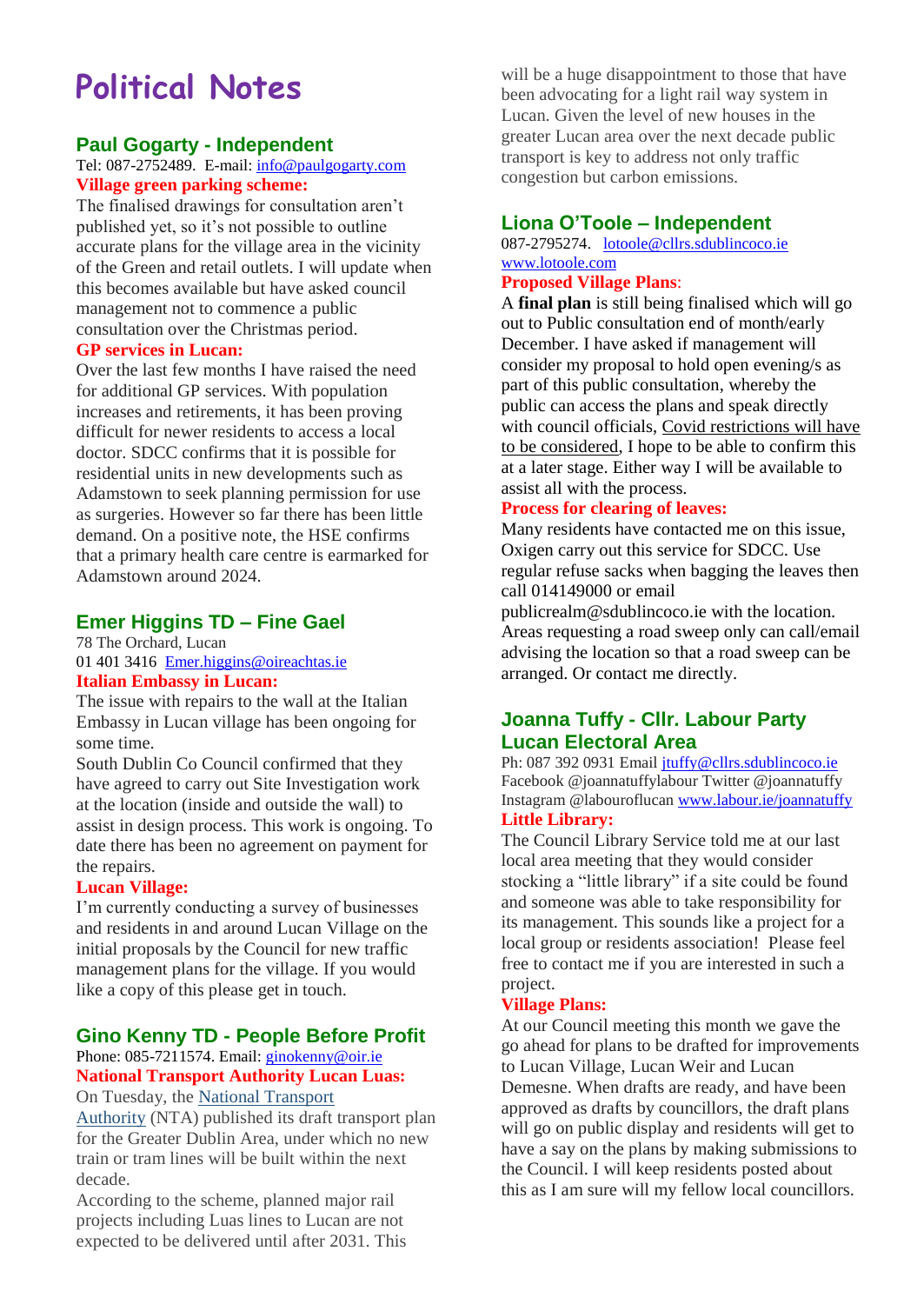Cumann na Sáirséalaigh Leamhcáin

**Congratulations to the U14A's** who captured the U14 Division 2 cup with a 4 point win over Plunketts and to our Junior C Footballers, who overcame Cuala by 7 points in Hyde Park, to reach the the Junior 6S Football Championship final at home against Ballyboden next Sunday. Lucan U21B Hurlers got a walkover vs. Castleknock who were unable to field. They now advance to a semi-final vs Kilmacud Crokes on Nov 20th.

**Our Senior Footballers** lost their first game of the 2021 championship on Saturday evening in Parnell Park, unfortunately this was to cost them a place in the county final. In Dave Cullens first season at the helm, great credit has to be given to this young team and management on reaching the semi-final, and this experience will stand to them in the coming years. Huge thanks to all the supporters that came to the game, and especially to all the juveniles who continued to chant 'Lucan, Lucan, Lucan' right to the end of the game.

#### **Camogie Minor and U20 Competitions**

continue next weekend, as does U16 and U21 Football, and the Minor A/B Football Championship Shield Final takes place on Sunday at 11am, when Lucan will take on Na Fianna.

**The 2021 Annual General Meeting** of Lucan Sarsfields GAA Club will take place on Thursday November 25th at 9pm. Due to the ongoing restrictions in place, the meeting will be conducted online on Microsoft Teams. Any full member wishing to attend should send an email to Club Secretary, by 11th November, 2021.



**The LDCU Academy** takes place on Saturdays for boys and girls aged between 4 and 7. See our website for booking details.

**12th Lock Café** is open from 6pm-8pm weekdays and Saturday 9am-2pm when training is taking place.



**The Club Shop** is open Thursdays 7- 9pm and Saturdays 10am to 1pm.

## **Lató Na Sáirséalaigh Leamhcáin** *Lucan Sarsfields Club Lotto*

Ní raibh aon buaiteoir phota óir de  $€1,000$  sa chrannchur a tharla ar an Déardaoin, ar an 4ú de mhí an Samhain a raibh urraithe ag: *There was no winner of the €1,000 Jackpot held on Thursday 4th November 2021 sponsored by:* 

Clandillon Motors

Tarraingíodh na huimhreacha seo a leanas: *The numbers drawn were:* **9,12,21,27**

Buaiteoirí tobair an áidh a fhaigheann €30 an duine ná: *Lucky Dip winners of €30 each:* Josephine Donoghue, Laurence Fitzharris, Nicole Helmrath, Patricia Duffy, Laura Fox



Tá €1,400 sa phota óir don tseachtain seo chugainn agus is é urraitheoir na seachtaine: *The Jackpot for the next draw is €1,400, and is sponsored by:*  John Ryan, Accountant

Tarlóidh an crannchur ar an Déardaoin, 11ú de mhí an Samhain ag 9 i.n. faoi bhainistiú Gerry McAndrew. Beidh sé beo ón Na Sárséalaigh Leamhcáin, an leathanach Facebook. Déan cinnte go bhfuil d'iontráil curtha isteach agaibh roimh 6 i.n. oíche an chrannchuir, chun í a chur san áireamh sa chrannchur na seachtaine sin.

*The draw will be held on Thursday 11th November, at 9pm, managed by Gerry McAndrew and live streamed from Lucan Sarsfields Clubhouse, on our Facebook page. Make sure your entry is submitted before 6pm on the evening of the draw to be included in that week's draw.*

Is féidir libh ticéadaí a cheannacht ar líne leis an nasc seo:

*Tickets can be purchased online at the following link:* 

**<http://bit.ly/LucanSarsfieldsClubLotto>**

**Go raibh míle maith agaibh as ucht tacú le Na Sárséalaigh Leamhcáin.** 

*Thank You for supporting Lucan Sarsfields GAA Club.*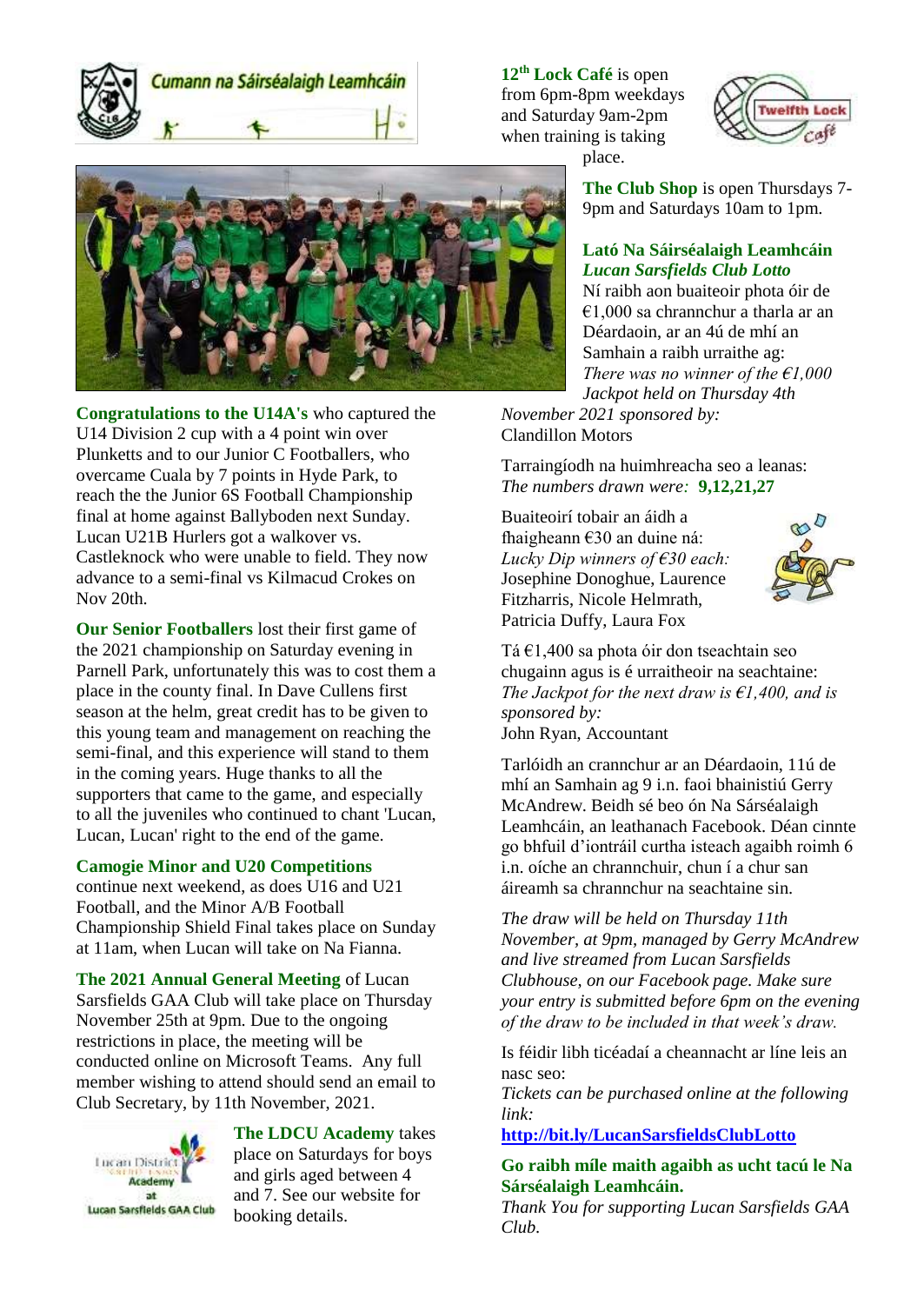

# **Na Gaeil Óga CLG**

Fáilte chuig an Nuachtlitir is déanaí ó Na Gaeil Óga, áit a bhfaighidh tú an teolas is déanaí faoi gach rud atá ag tarlú inár bpobal bríomhar.

### **Buachaillí 2010**

Bhí lá iontach ag buachaillí 2010 inniu. Bhí cluiche i gcoinne Colt/Shanahoe i gCo. Laoise acu agus ansin ar aghaidh leo go cluiche ceannais Chill Chainnigh i bPáirc Uí Nualláin, áit a bhfuair siad deis bualadh leis an laoch iomána TJ Reid tar éis an chluiche.

The 2010 boys had a great day on Sunday/ They had a match against Colt/Shanahoe in Laois and they went on to the Kilkenny final in Nowlan Park, where they had the chance to meet the hurling legend TJ Reid after the match.

## **Peil na mBan**



Bhí bua iontach ag foireann peile na mban ag an deireadh seachtaine i gcluiche leathcheannais an choirn. Bhí an bua acu in aghaidh Réalta na hÉireann 1-15 go 0-02. Ádh mór orthu sa chluiche ceannais an deireadh seachtaine seo chugainn i gcoinne Chluain Tarbh!

The women's football team had a great win against Stars of Erin this weekend in the Cup semi-final with a score of 1-15 to 0-02. Good luck to them in the final next weekend against Clontarf!

## **Mórdhinnéar Na Gaeil Óga**

Tá áthas orainn a rá go mbeidh mórdhinnéar Na Gaeil Óga ar siúl ar an 27ú Samhain sa Hilton ag Charlemont. Tá €70 ar na ticéid agus tá siad ar fáil ar clubzapp.

We are delighted to say that the club's annual dinner will be taking place on the 27th November in the Hilton at Charlemont. Tickets are  $E$ 70 and are available to purchase on clubzapp.

## **Peil do na hAithreacha**

Tá muid ag cur tús le foireann peile do na haithreacha. Beidh an traenáil dírithe ar spraoi agus ar fhoghlaim na Gaeilge. Beidh sé oiriúnach do dhaoine ar gach leibhéal peile agus Gaeilge, ina measc daoine nár imir peil riamh agus/nó daoine nach bhfuil ach beagán Gaeilge acu.

Más maith leat do spéis a léiriú, líon isteach an fhoirm seo led' thoil [https://forms.gle/Ekkfw4ErrmWnAa3T8](https://urldefense.com/v3/__https:/forms.gle/Ekkfw4ErrmWnAa3T8__;!!KV6Wb-o!u_UuGzjOcdXUQR65F-onft9z3iIuY9Xr2zzaSShV_tItzYz8otQqNRetAJzJEBm8$)

We will be starting a football team for Dads, with

the training being focused on enjoyment and learning Irish. It will be suitable to people of all levels of football and Irish, including people who



have never played football before or people who have only a little bit of Irish.

If you would like to register your interest in this, please complete this form. [https://forms.gle/Ekkfw4ErrmWnAa3T8](https://urldefense.com/v3/__https:/forms.gle/Ekkfw4ErrmWnAa3T8__;!!KV6Wb-o!u_UuGzjOcdXUQR65F-onft9z3iIuY9Xr2zzaSShV_tItzYz8otQqNRetAJzJEBm8$)

\_\_\_\_\_\_\_\_\_\_\_\_\_\_\_\_\_\_\_\_\_\_\_



## **PLEASE NOTE:**

**Lucan Newsletter Office** is **NOT OPEN** at the moment, but leave your ads, queries or notices in the **letter box at St. Mary's Parish Centre**, **before 10pm on Wednesday night**, and we'll collect and look after them.

Alternately email notices/reports to any of the following:

**Community / Schools/ Local History**  [marylucannewsletter@gmail.com](mailto:marylucannewsletter@gmail.com) 

**Sport / Politics** [roselucannewsletter@gmail.com](mailto:roselucannewsletter@gmail.com)

**Parish Notes / Fund Raising** [annalucannewsletter@gmail.com](mailto:annalucannewsletter@gmail.com)

**Anniversaries etc / Advertising Queries**  [catherinelucannewsletter@gmail.com](mailto:catherinelucannewsletter@gmail.com)

## **South Dublin Co. Co. on Dumping**

\_\_\_\_\_\_\_\_\_\_\_\_\_\_\_\_\_\_\_\_\_\_

Household Waste Collection Services are operating and Civic Amenity sites are open.



**If you witness dumping contact**

[014149000/wasteregulation@sdublincoco.ie](mailto:014149000/wasteregulation@sdublincoco.ie)